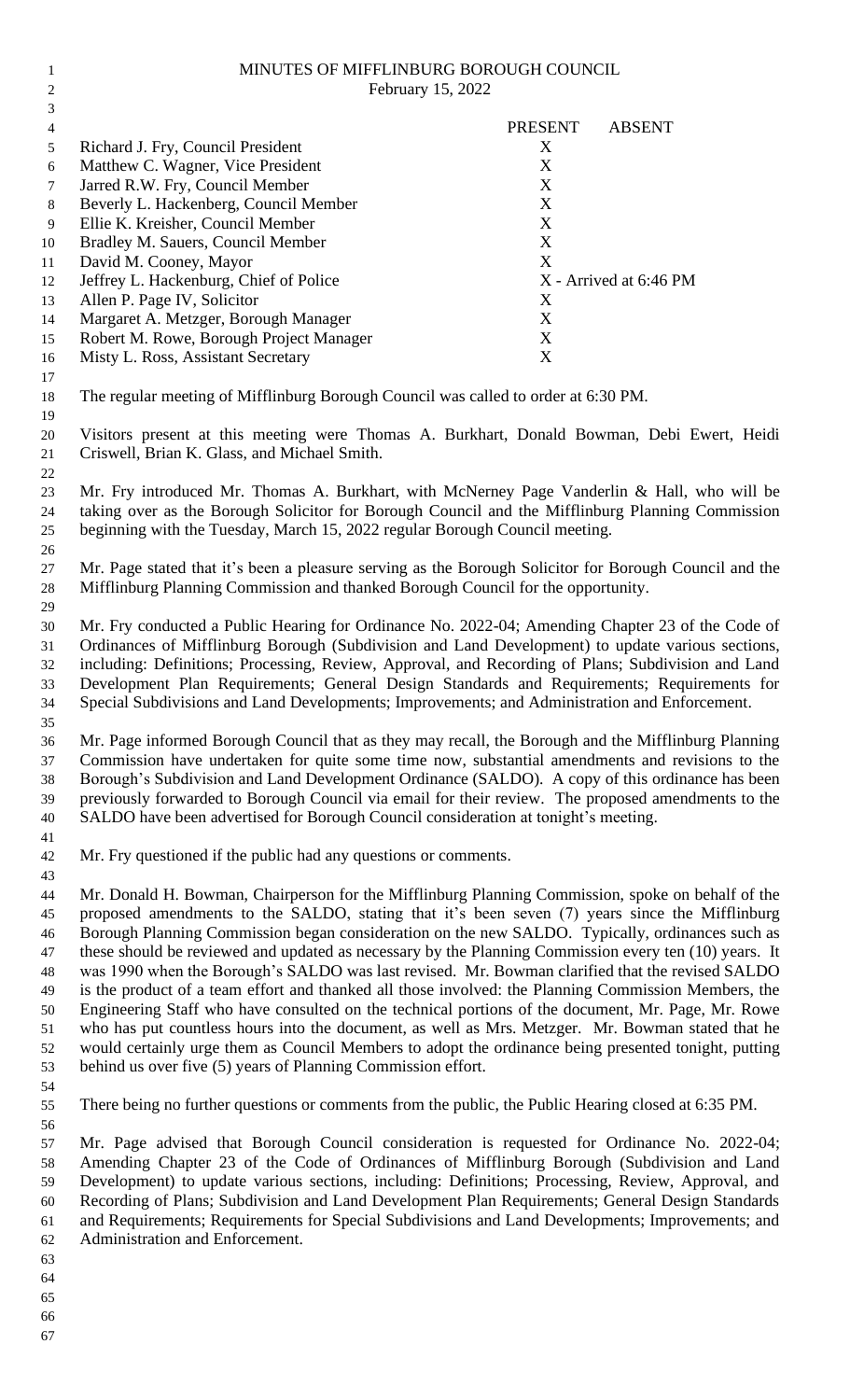Motion by: Beverly L. Hackenberg Second by: Bradley M. Sauers MOTION: **To adopt Ordinance No. 2022-04; Amending Chapter 23 of the Code of Ordinances of Mifflinburg Borough (Subdivision and Land Development) to update various sections, including: Definitions; Processing, Review, Approval, and Recording of Plans; Subdivision and Land Development Plan Requirements; General Design Standards and Requirements; Requirements for Special Subdivisions and Land Developments; Improvements; and Administration and Enforcement.**  Yes – Mr. J. Fry, Mrs. Hackenberg, Mrs. Kreisher, Mr. Sauers, Mr. Wagner, Mr. R. Fry No – None Motion by: Matthew C. Wagner Second by: Beverly L. Hackenberg MOTION: **To approve the minutes of the Tuesday, December 21, 2021 regular meeting of Mifflinburg Borough Council.** Approved via unanimous voice vote. Motion by: Ellie K. Kreisher Second by: Matthew C. Wagner MOTION: **To approve the minutes of the Monday, January 3, 2022 reorganizational meeting of Mifflinburg Borough Council.** Approved via unanimous voice vote. 101 Motion by: Jarred R.W. Fry Second by: Matthew C. Wagner MOTION: **To approve the minutes of the Tuesday, January 18, 2022 regular meeting of Mifflinburg Borough Council.** Approved via unanimous voice vote. 110 Motion by: Jarred R.W. Fry Second by: Bradley M. Sauers MOTION: **To approve payment of Bill List # 2022-02 in the amount of \$533,758.42.** Yes – Mrs. Hackenberg, Mrs. Kreisher, Mr. Sauers, Mr. Wagner, Mr. J. Fry, Mr. R. Fry No – None Ms. Heidi Criswell, Executive Director of Mifflinburg Heritage & Revitalization Association, Inc. (MHRA), attended tonight's meeting to request Borough Council consideration to utilize the Mifflinburg Community Park to hold the 2022 Oktoberfest. Ms. Criswell provided Borough Council with a presentation which included an aerial image of the mapped area that illustrated the basic layout for the 2022 Oktoberfest. A discussion was held regarding the basic layout, parking, and safety recommendations for the 2022 Oktoberfest. Mr. Rowe indicated that there are numerous underground utility lines located throughout the Mifflinburg Community Park and recommended that Ms. Criswell do a PA One Call prior to placing any stakes in order to prevent damage to any underground utility lines. (Chief Hackenburg arrived)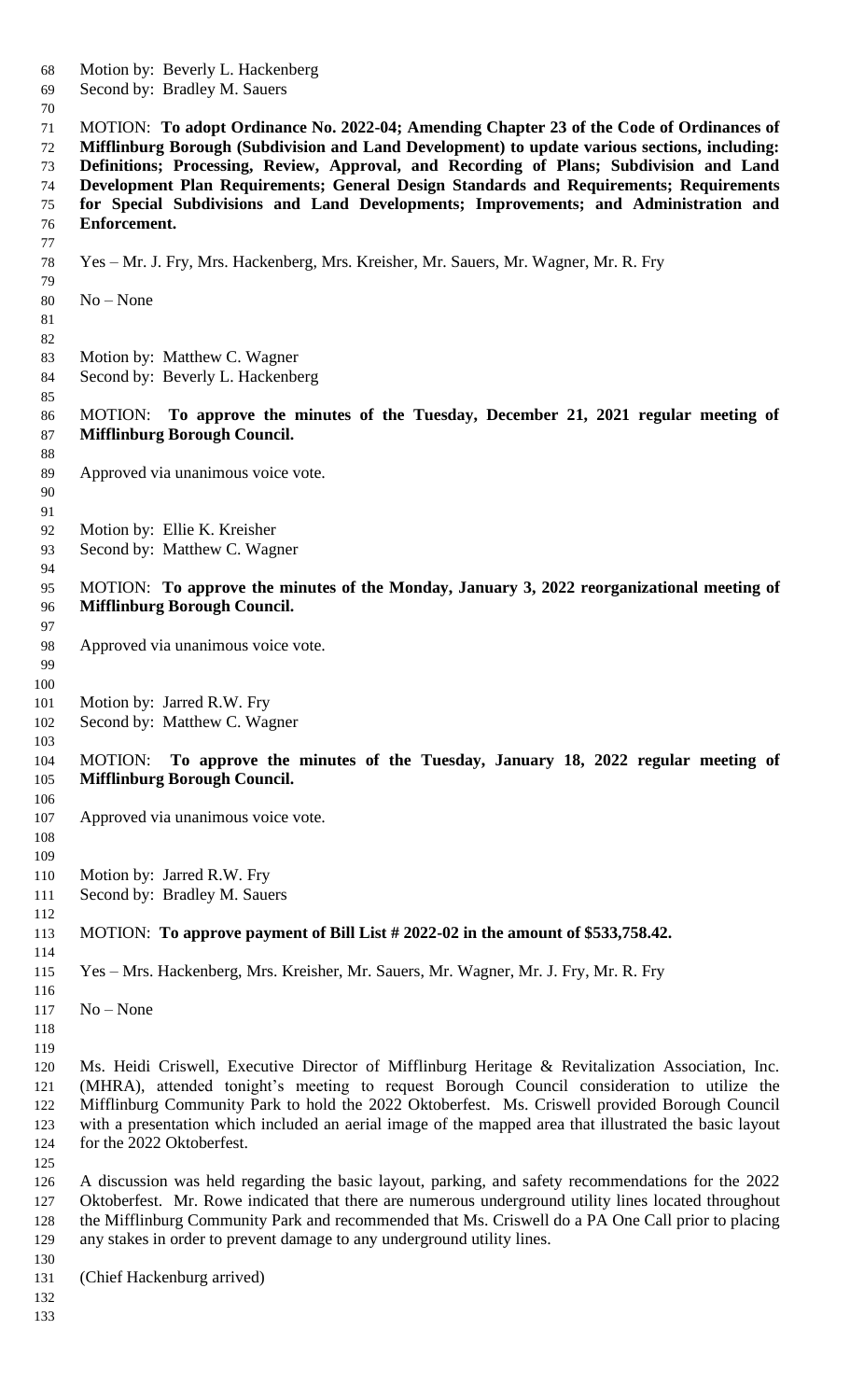Mrs. Metzger pointed out that the other concern Borough Council had was with regard to the rules and regulations for use of the Mifflinburg Community Park. In accordance with Chapter 18 (Parks and Recreation) of the Borough Code of Ordinances, the possession or consumption of alcoholic beverages and/or any illegal drugs at all Mifflinburg Borough parks and recreation areas, including, but not limited to, the North Fifth Street Recreation Area and the Harry F. Haney Memorial Park is hereby prohibited, and shall be enforced by the Mifflinburg Borough Police.

 Mr. R. Fry informed Borough Council that he spoke with Mr. Page prior to tonight's meeting regarding the rules and regulations for use of the Mifflinburg Community Park and Mr. Page advised that approval be delayed another month to allow Borough Council time to amend the current ordinance to permit alcohol within the park for this event.

 Mr. Page clarified that the regulations governing the Mifflinburg Recreation Area are set forth as an exhibit and that the amendment would be to Exhibit A (Rules and Regulations for the Public Use of the Mifflinburg Recreation Area). In accordance with §18-2 (Amendments) of the Borough Code of Ordinances, the Mifflinburg Borough Council shall have the right to make further revisions to the regulations governing the Mifflinburg Recreation Area by resolution adopted at a properly held public meeting. It was the consensus of Borough Council to delay approval of MHRA's request to utilize the Mifflinburg Community Park to hold the 2022 Oktoberfest until the Tuesday, March 15, 2022 regular Borough Council in order to draft a resolution to amend Exhibit A to permit alcohol within the park for this event.

 Mr. Bryan K. Glass, a resident of 619 Green Street, attended tonight's meeting to request Borough Council consideration for a designated "No Parking" area on Green Street. Mr. Glass informed Borough Council that he has lived at his residence for the past 33 years. The house that he lives in was built in 1946 with an established driveway from the street to the garage. The garage has since been removed, but the driveway is still there. Lately, there has been a parking situation between him and one of his neighbor's caretakers. The neighbor's caregiver continues to park their vehicle on Green Street directly opposite of his driveway, making it very difficult pulling in and out of their driveway without fearing that they will hit the vehicle. Mr. Glass clarified that he doesn't want confrontation with his neighbor. The neighbor is an elderly lady that requires 24-hour basic care and he and his wife don't want to interfere with her caretaker or cause her any discomfort, but they should be able to pull into their own driveway. Mr. Glass stated that he and his wife have spoken with that particular caregiver to try and resolve this and politely asked the caregiver to park further up the street to no avail. Unsure where to turn, Mr. Glass contacted the Mifflinburg Police Department and explained the situation to them and they suggested that he contact the Borough and ask to be placed on tonight's Council Agenda to address this matter. 

 Chief Hackenburg reported that Officer Wenrich initially spoke with Mr. Glass and went out to look at this area, and then subsequently, he and Mayor Cooney went out to look. The problem lies in the fact that there is legal parking on Green Street directly opposite of Mr. Glass's residence. The only way to resolve this matter would be for Borough Council to designate a "No Parking" area on that side of Green Street. Chief cautioned Borough Council that if they opt to approve Mr. Glass's request for a designated "No Parking" area on Green Street, then they should be prepared for when every other Borough resident who has off street parking next to their residence requests the same thing.

 A lengthy discussion was held regarding alternative parking options. Mr. J. Fry stated that Mr. Glass's situation is a personal matter and that he thinks it's inefficient for a government entity to try and solve a personal problem. Mr. R. Fry agreed with Mr. J. Fry, adding that the Borough shouldn't have to intervene to resolve this problem.

 Mrs. Metzger pointed out that as far as enforcement, an ordinance amendment would be required to designate a "No Parking" area on Green Street.

- Mr. Glass thanked Borough Council for their time and for the opportunity to speak on his situation.
- Motion by: Bradley M. Sauers
- Second by: Ellie K. Kreisher
- 

#### MOTION: **To approve the Mifflinburg Borough Zoning Report for January 2022 and authorize payment to the Central Keystone Council of Governments (CK-COG) in the amount of \$1,246.78.**

- Yes Mrs. Kreisher, Mr. Sauers, Mr. Wagner, Mr. J. Fry, Mrs. Hackenberg, Mr. R. Fry
- No – None
-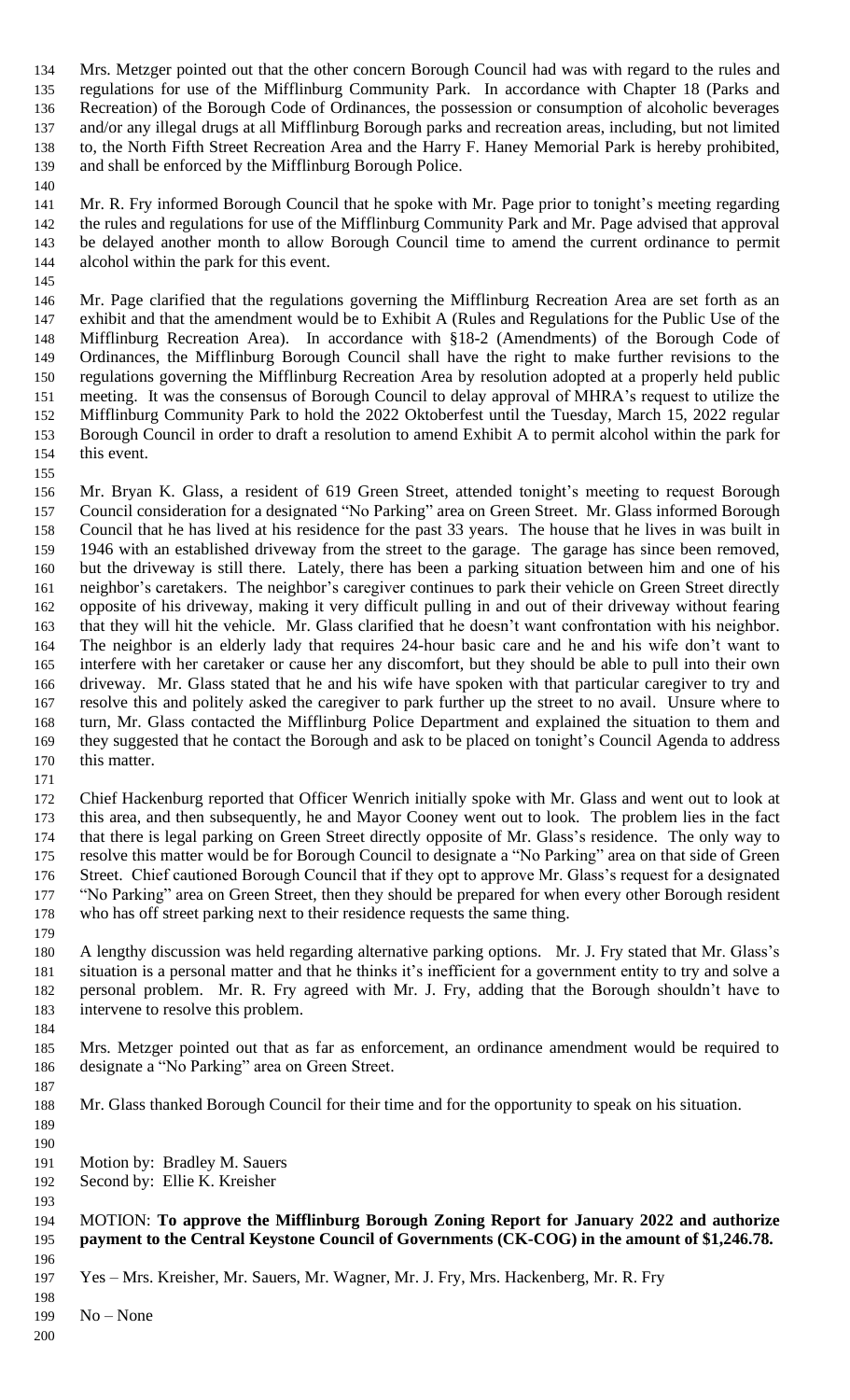Mr. Page announced that Borough Council action is requested to adopt Resolution No. 2022-12; Amending the updated Mifflinburg Police Policy and Procedures Manual for Article IX, Section 905, Grooming Requirement pertaining to Beards and Tattoos. A copy of the resolution has been included in the information tonight for Borough Council review.

Motion by: Ellie K. Kreisher

Second by: Jarred R.W. Fry

### MOTION: **To adopt Resolution No. 2022-12; Amending the updated Mifflinburg Police Policy and Procedures Manual for Article IX, Section 905, Grooming Requirement.**

- Approved via unanimous voice vote.
- 

 Mr. Page announced that Borough Council action is requested to adopt Resolution No. 2022-13; Approving a Tax Collector and Deputy Tax Collector for the Borough of Mifflinburg. This resolution is somewhat of a procedural formality given that the Borough doesn't collect real estate taxes. Mr. Page explained that there was a vacancy in the office of tax collector in the Borough which is necessary to provide for the collection of Borough and County taxes. The County of Union is requesting that the Borough appoint a tax collector in the Borough so there is someone in place in case the Borough were to begin collecting taxes in the future. A copy of the resolution has been included in the information tonight for Borough Council review

- Motion by: Matthew C. Wagner
- Second by: Beverly L. Hackenberg

#### MOTION: **To adopt Resolution No. 2022-13; Approving a Tax Collector and Deputy Tax Collector for the Borough of Mifflinburg.**

- Approved via unanimous voice vote.
- 

 Mrs. Metzger informed Borough Council that the Buffalo Valley Lutheran Church located at 404 Market Street is requesting to utilize Pavilion 2 at the Mifflinburg Community Park from July 24-28, 2022 to conduct their Summer Bible School. A copy of the request has been included in the information tonight. The Buffalo Valley Lutheran Church has already completed and submitted the required pavilion reservation forms and paid the \$250.00 security deposit, as well as submitted the required certificate of insurance. Borough Council action is requested to approve this request.

- Motion by: Ellie K. Kreisher
- Second by: Matthew C. Wagner

#### MOTION: **To approve the Buffalo Valley Lutheran Church's request to utilize the Mifflinburg Community Park from July 24-28, 2022 to conduct their Summer Bible School.**

- Approved via unanimous voice vote.
- 

 Mrs. Metzger informed Borough Council that they received a copy of the 2022 Special Events for the Mifflinburg Hose Company and the Mifflinburg Fire Police included in the information tonight. Borough Council action is requested to approve the 2022 Special Events as presented, which extends Worker's Compensation Coverage for these activities.

- Motion by: Jarred R.W. Fry
- Second by: Beverly L. Hackenberg

# MOTION: **To approve the 2022 Special Events for the Mifflinburg Hose Company and the Mifflinburg Fire Police as presented.**

Approved via unanimous voice vote.

 

 Mrs. Metzger requested Borough Council action to approve the tentative dates for the Annual Spring Drop-Off event for April 20-22, 2022 (12:00-8:00 PM) and April 23, 2022 (8:00 AM-12:00 PM) and authorize Mr. Jason Mitchell, the Borough Public Works Supervisor, to obtain quotes for the hauling of this refuse.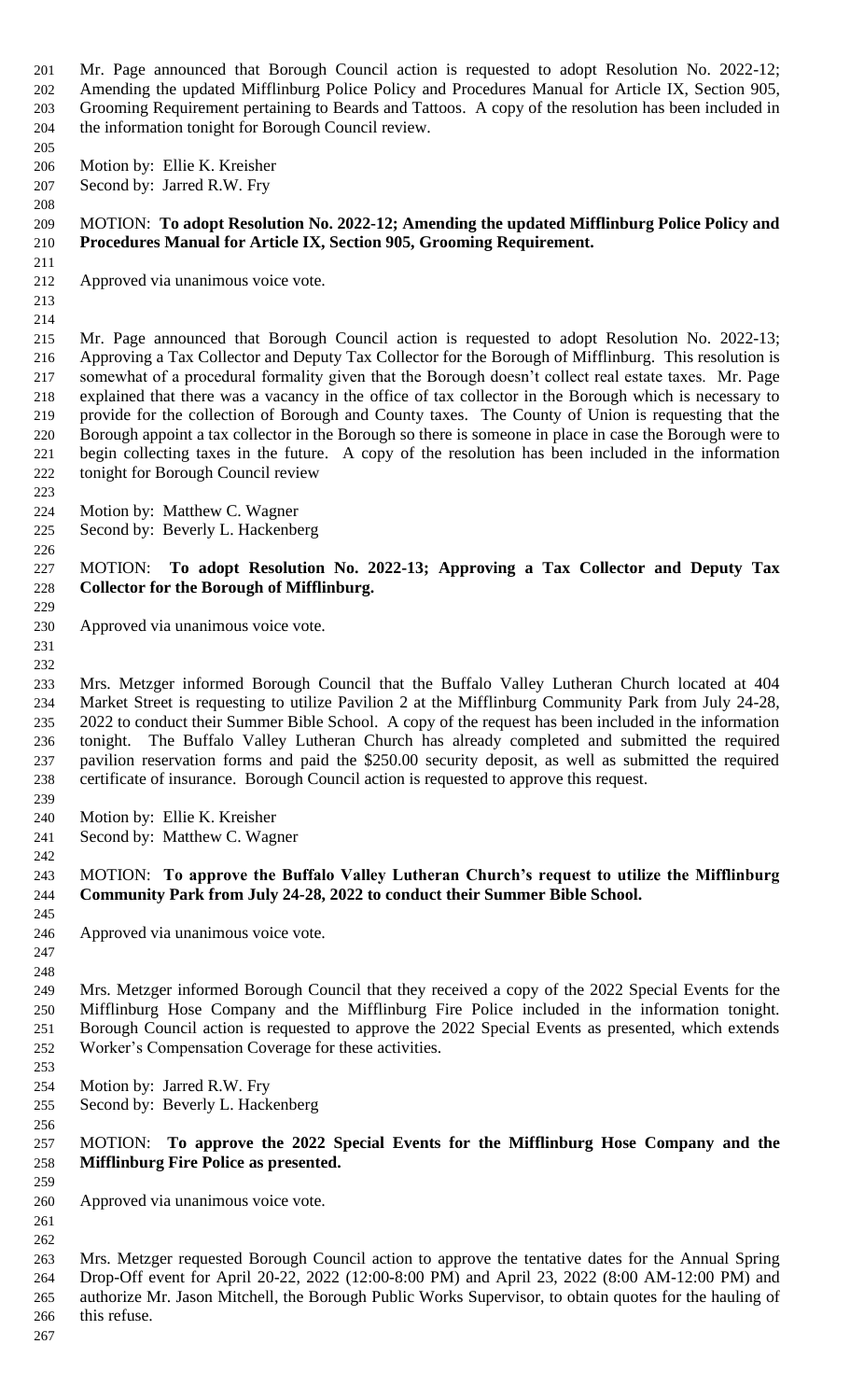- Motion by: Beverly L. Hackenberg
- Second by: Matthew C. Wagner

 MOTION: **To approve the tentative dates for the Annual Spring Drop-Off event for April 20-22, 2022 (12:00-8:00 PM) and April 23, 2022 (8:00 AM-12:00 PM) and authorize Mr. Jason Mitchell, the Borough Public Works Supervisor, to obtain quotes for the hauling of this refuse.**

Approved via unanimous voice vote.

 

 Mrs. Metzger reported that Borough Management is seeking Borough Council authorization to sell Sewer Chemical pumps using Municibid.

- Motion by: Ellie K. Kreisher
- Second by: Bradley M. Sauers

# MOTION: **To authorize Borough Management to sell Sewer Chemical pumps through Municibid.**

- Approved via unanimous voice vote.
- 

 Mr. Rowe provided Borough Council with an update on the status of the Borough Equipment Center located at 6 Industrial Parkway and the Mifflinburg Hose Company Building located at 325 Chestnut Street Renovations. Mr. Rowe reported that Silvertip Inc. has submitted Payment Application No. 1 in the amount of \$10,053.00 for the Plumbing Contract for the Borough Equipment Center and the Mifflinburg Hose Company Building Renovations. A copy of the payment application has been included in the information tonight. Anthony H. Visco Jr. Architects has reviewed the payment application and is recommending that Borough Council take action to approve this payment application.

- Motion by: Matthew C. Wagner
- Second by: Beverly L. Hackenberg

 MOTION: **To approve Payment Application No. 1 to Silvertip Inc. for the Plumbing Contract for the Borough Equipment Center and the Mifflinburg Hose Company Building Renovations in the amount of \$10,053.00.** 

Yes – Mr. Sauers, Mr. Wagner, Mr. J. Fry, Mrs. Hackenberg, Mrs. Kreisher, Mr. R. Fry

- No None
- 

 Mr. Rowe reported that Silvertip Inc. has also submitted Payment Application No. 1 in the amount of \$3,096.00 for the HVAC Contract for the Borough Equipment Center and the Mifflinburg Hose Company Building Renovations. A copy of the payment application has been included in the 312 information tonight. Anthony H. Visco Jr. Architects has reviewed the payment application and is recommending that Borough Council take action to approve this payment application.

- Motion by: Bradley M. Sauers
- Second by: Beverly L. Hackenberg
- MOTION: **To approve Payment Application No. 1 to Silvertip Inc. for the HVAC Contract for the Borough Equipment Center and the Mifflinburg Hose Company Building Renovations in the amount of \$3,096.00.**
- 
- Yes Mr. Wagner, Mr. J. Fry, Mrs. Hackenberg, Mrs. Kreisher, Mr. Sauers, Mr. R. Fry

No – None

 

 Mr. Rowe reported that KC Larson Inc. has submitted Payment Application No. 1 in the amount of \$1,800.00 for the Electrical Contract for the Borough Equipment Center and the Mifflinburg Hose Company Building Renovations. A copy of the payment application has been included in the information tonight. Anthony H. Visco Jr. Architects has reviewed the payment application and is recommending that Borough Council take action to approve this payment application.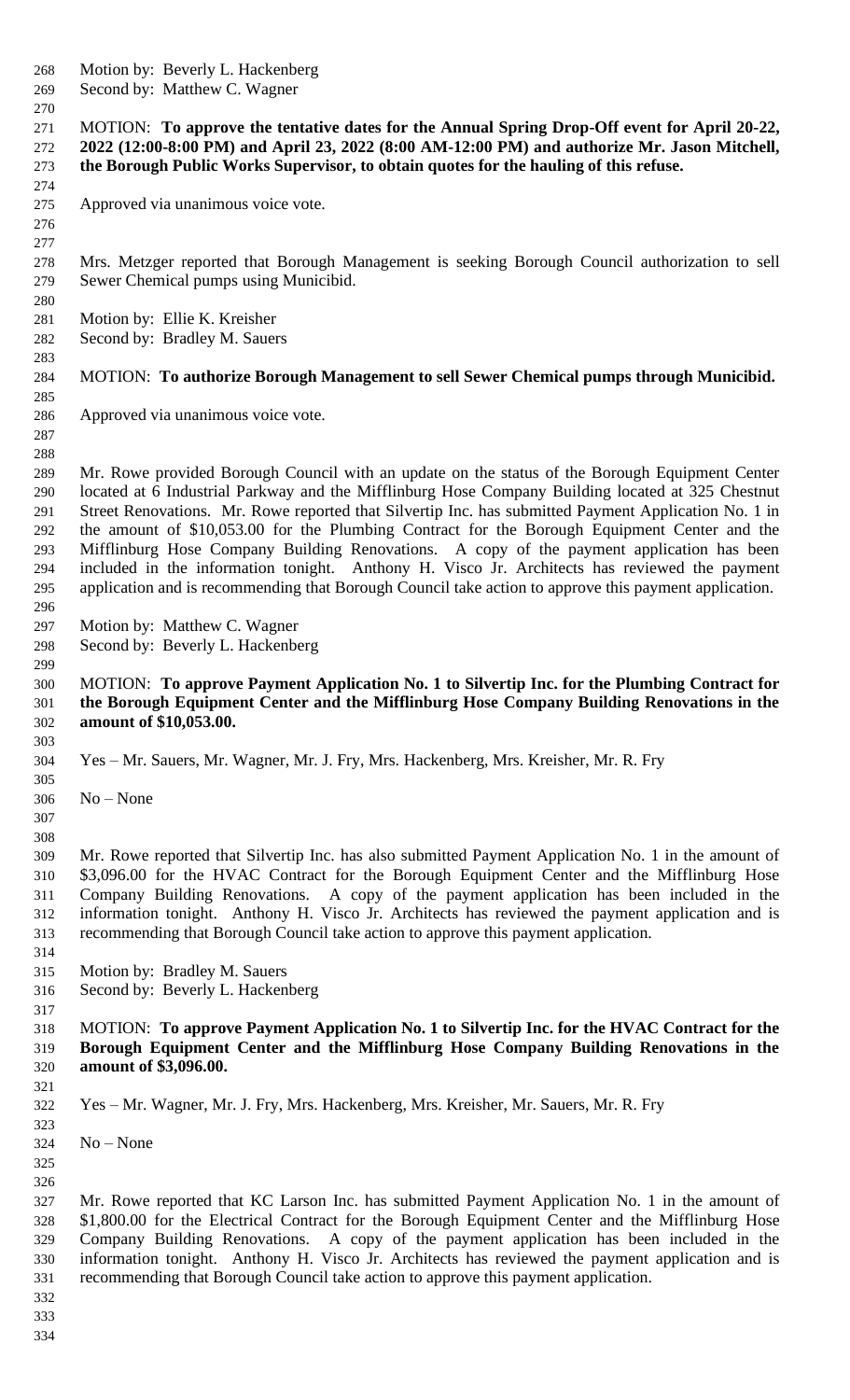Motion by: Matthew C. Wagner Second by: Ellie K. Kreisher MOTION: **To approve Payment Application No. 1 to KC Larson Inc. for the Electrical Contract for the Borough Equipment Center and the Mifflinburg Hose Company Building Renovations in the amount of \$1,800.00.**  Yes – Mr. J. Fry, Mrs. Hackenberg, Mrs. Kreisher, Mr. Sauers, Mr. Wagner, Mr. R. Fry No – None Mrs. Metzger reported that Borough Council consideration is requested to establish a change order approval limit for the Borough Equipment Center and the Mifflinburg Hose Company Building Renovations. Mr. Rowe recommended that Borough Council authorize him to approve change orders up to \$5,000.00/change order for the Borough Equipment Center and the Mifflinburg Hose Company Building Renovations. Motion by: Matthew C. Wagner Second by: Beverly L. Hackenberg MOTION: **To authorize Mr. Rowe to approve change orders up to \$5,000.00/change order for the Borough Equipment Center and the Mifflinburg Hose Company Building Renovations.** Approved via unanimous voice vote. 362 Mr. Rowe requested Borough Council authorization to solicit bids for the Walnut and  $6<sup>th</sup>$  Street Reconstruction Project. Motion by: Bradley M. Sauers Second by: Matthew C. Wagner MOTION: **To solicit bids for the Walnut and 6th Street Reconstruction Project.** Approved via unanimous voice vote. 373 Mr. Rowe requested Borough Council authorization to solicit bids for the N.  $3<sup>rd</sup>$  Street and the Mifflinburg Community Park Phase III Stormwater Projects. Motion by: Matthew C. Wagner Second by: Ellie K. Kreisher MOTION: **To solicit bids for the N. 3rd Street and the Mifflinburg Community Park Phase III Stormwater Projects.** Approved via unanimous voice vote. Mr. Rowe reported that Buchart Horn Engineering, Inc. has provided a proposal to complete the 386 Engineering Design and Construction Administration for the 10<sup>th</sup> Street Waterline Project. Buchart Horn Engineering, Inc. is proposing to complete this work for the following project fees: Design Phase – 8 hours Engineering 390 12 hours CADD \$2,000.00 Bidding/Award Phase – 8 hours Engineering 24 hours Admin \$3,000.00 Construction/Post Construction Phase – 24 hours Engineering 20 hours Admin \$4,000.00 Total Fee \$9,000.00 Lump Sum A copy of the proposal has been included in the information tonight. Borough Council action is requested to award the Engineering Design and Construction Administration for the  $10<sup>th</sup>$  Street Waterline Project to Buchart Horn Engineering, Inc. for a Lump Sum Fee of \$9,000.00.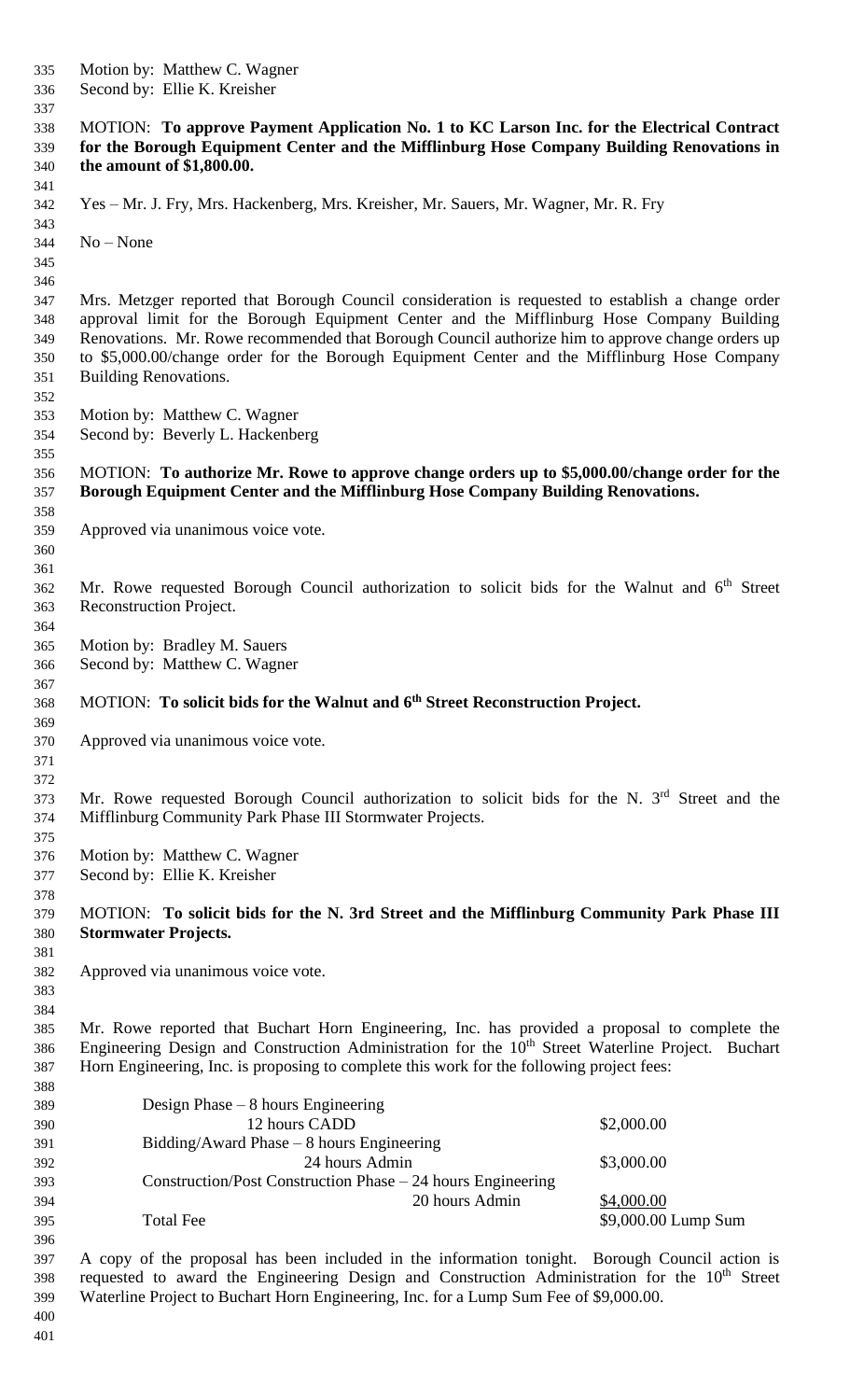| 402<br>403               | Motion by: Matthew C. Wagner<br>Second by: Bradley M. Sauers                                                                                                                                 |  |  |
|--------------------------|----------------------------------------------------------------------------------------------------------------------------------------------------------------------------------------------|--|--|
| 404<br>405<br>406<br>407 | MOTION: To award Engineering Design and Construction Administration for the 10 <sup>th</sup> Street<br>Waterline Project to Buchart Horn Engineering, Inc. for a Lump Sum Fee of \$9,000.00. |  |  |
| 408<br>409               | Yes – Mrs. Hackenberg, Mrs. Kreisher, Mr. Sauers, Mr. Wagner, Mr. J. Fry, Mr. R. Fry                                                                                                         |  |  |
| 410<br>411               | $No - None$                                                                                                                                                                                  |  |  |
| 412<br>413               | Mr. Rowe provided Borough Council with an update on the status of the following projects:                                                                                                    |  |  |
| 414<br>415               | • The Borough Equipment Center and the Mifflinburg Hose Company Building Renovations.                                                                                                        |  |  |
| 416                      | • The Mifflinburg Community Park Phase III Stormwater Project.<br>• The Walnut and 6 <sup>th</sup> Street Reconstruction Project.                                                            |  |  |
| 417                      | • The costly repairs required at the Mifflinburg Community Pool.                                                                                                                             |  |  |
| 418<br>419               | • The GIS preparations for the 2022 Oktoberfest.                                                                                                                                             |  |  |
| 420                      | • The Electric Upgrade for Brookside Bikes located at 170 E. Walnut Street, Suite A.                                                                                                         |  |  |
| 421                      | • The sale of the old Vactor Truck.                                                                                                                                                          |  |  |
| 422                      | • The new used Vactor Truck.                                                                                                                                                                 |  |  |
| 423                      | • The Subdivision and Land Development Ordinance (SALDO) revisions.                                                                                                                          |  |  |
| 424                      | • The installation of the fence for the proposed Mifflinburg Dog Park at the Harry Haney Park                                                                                                |  |  |
| 425                      | on N. 8 <sup>th</sup> Street.                                                                                                                                                                |  |  |
| 426                      | • The replacement of the automatic gate at the Wastewater Treatment Plant.                                                                                                                   |  |  |
| 427                      | • The National Pollutant Discharge Elimination System (NPDES) Permit Renewal.                                                                                                                |  |  |
| 428                      | • The PennDOT SR304 and SR2004 Reconstruction Project.                                                                                                                                       |  |  |
| 429                      | • The water loss numbers at the Water Treatment Plant.                                                                                                                                       |  |  |
| 430                      | • The CFA Grant funded Master Meter Installation Project                                                                                                                                     |  |  |
| 431                      |                                                                                                                                                                                              |  |  |
| 432                      | Mrs. Metzger also provided Borough Council with an update on the status of the following projects:                                                                                           |  |  |
| 433<br>434               | The AMP R.I.C.E Peaking Project generation facilities.                                                                                                                                       |  |  |
| 435                      | • The Borough's Corrective Action Plan (CAP) and Annual Chapter 94 Report.                                                                                                                   |  |  |
| 436                      |                                                                                                                                                                                              |  |  |
| 437                      | Mrs. Metzger announced that Wagner, Dreese, Elsasser (W.D.E.) & Associates, PC has prepared a                                                                                                |  |  |
| 438                      | proposal to complete the annual Audit Report for the Borough of Mifflinburg for the years ending                                                                                             |  |  |
| 439                      | December 31, 2021, 2022 and 2023. W.D.E. & Associates, PC is proposing to complete this work for                                                                                             |  |  |
| 440                      | the following not-to-exceed fees:                                                                                                                                                            |  |  |
| 441                      |                                                                                                                                                                                              |  |  |
| 442                      | Year<br>Fee                                                                                                                                                                                  |  |  |
| 443                      | 2021<br>\$18,900.00                                                                                                                                                                          |  |  |
| 444                      | 2022<br>\$19,700.00                                                                                                                                                                          |  |  |
| 445<br>446               | 2023<br>\$20,500.00                                                                                                                                                                          |  |  |
| 447                      | A copy of the proposal has been included in the information tonight. Borough Council action is                                                                                               |  |  |
| 448                      | requested to approve this proposal.                                                                                                                                                          |  |  |
| 449                      |                                                                                                                                                                                              |  |  |
| 450                      | Motion by: Matthew C. Wagner                                                                                                                                                                 |  |  |
| 451                      | Second by: Bradley M. Sauers                                                                                                                                                                 |  |  |
| 452                      |                                                                                                                                                                                              |  |  |
| 453                      | MOTION: To approve the proposal from Wagner, Dreese, Elsasser (W.D.E.) & Associates, PC to                                                                                                   |  |  |
| 454                      | complete the annual Audit Report for the Borough of Mifflinburg for the years ending December                                                                                                |  |  |
| 455                      | 31, 2021, 2022 and 2023 for the not-to-exceed fee of \$18,900.00 for 2021, \$19,700.00 for 2022 and                                                                                          |  |  |
| 456                      | \$20,500.00 for 2023.                                                                                                                                                                        |  |  |
| 457                      |                                                                                                                                                                                              |  |  |
| 458                      | Approved via unanimous voice vote.                                                                                                                                                           |  |  |
| 459                      |                                                                                                                                                                                              |  |  |
| 460                      |                                                                                                                                                                                              |  |  |
| 461                      | Mrs. Metzger requested an executive session to discuss personnel matters.                                                                                                                    |  |  |
| 462                      |                                                                                                                                                                                              |  |  |
| 463                      |                                                                                                                                                                                              |  |  |
| 464                      |                                                                                                                                                                                              |  |  |
| 465                      |                                                                                                                                                                                              |  |  |
| 466                      |                                                                                                                                                                                              |  |  |
| 467                      |                                                                                                                                                                                              |  |  |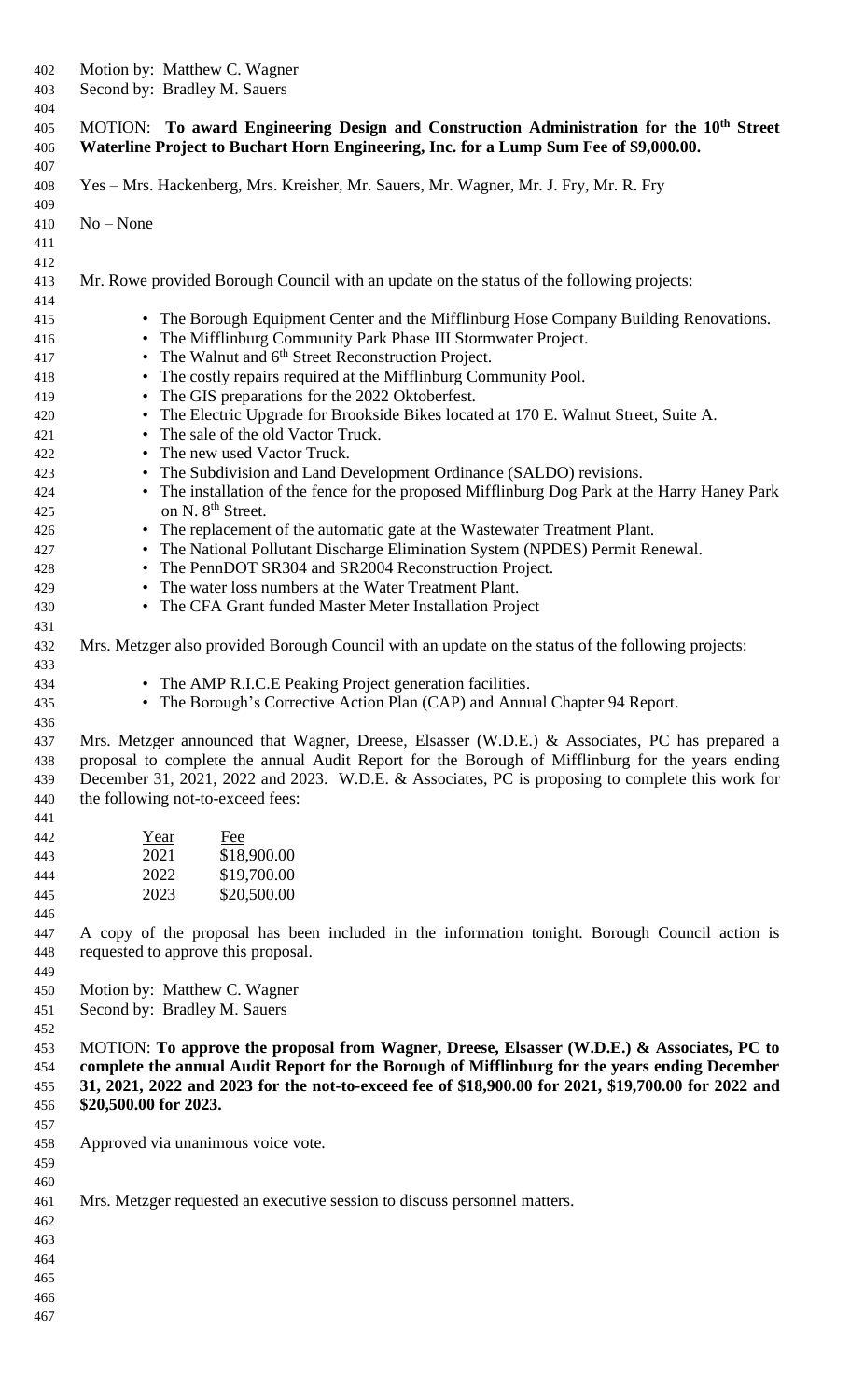Mrs. Metzger informed Borough Council that the Borough has received a request earlier today from the First Church of the Nazarene, located at 12 Market Street, to utilize the Gazebo at the Mifflinburg Community Park on Sunday, July 24, 2022 in order to conduct a Gospel Concert. The First Church of the Nazarene has already completed and submitted the required pavilion reservation forms and copies of the forms have been included in the information tonight. Mrs. Metzger clarified that this request has not been included on tonight's Council Agenda. In accordance with the new requirements imposed on Pennsylvania municipalities for holding governmental meetings, a political subdivision may take official action on a matter if a majority of the governing body formally approves the amendment of the agenda to include the additional matter.

 Mrs. Kreisher pointed out that Borough Council already approved the Buffalo Valley Lutheran Church's request to utilize Pavilion 2 at the Mifflinburg Community Park from July 24-28, 2022 to conduct their Summer Bible School. A lengthy discussion was held; it was the consensus of Borough Council to direct Mrs. Metzger to contact the Buffalo Valley Lutheran Church to inquire whether or not the Gospel Concert would interfere with their Summer Bible School.

 Mrs. Metzger reminded Borough Council that there is a Mifflinburg Community Pool meeting scheduled for Wednesday, February 16, 2022 at 6:00 PM.

- Mrs. Kreisher informed Borough Council that at the beginning of tonight's meeting, Mr. Wagner distributed copies of the proposed agenda for the Mifflinburg Community Pool meeting that is scheduled for Wednesday, February 16, 2022 at 6:00 PM. Mrs. Kreisher provided Borough Council with an overview of the items that would be discussed at the Mifflinburg Community Pool meeting and stated that overall, the purpose of this meeting will be to share information with the community regarding the pool and gather feedback which will be valuable in helping Council make the best decisions possible for the future. Mrs. Kreisher reiterated that this is just an informative meeting. There will be no decisions made at this meeting and there will be no committee created. Mrs. Kreisher clarified that Borough Council had no questions or concerns with the proposed agenda being presented.
- Mayor Cooney informed Borough Council that they received a copy of the Monthly Police Report for January 2022 included in the information tonight.
- Mayor Cooney provided Borough Council with an update on the status of the safety requirements for the Mifflinburg Buggy Museum's Buggy Day event.
- Mayor Cooney announced that he has received an official request from Ms. Heidi Criswell, Executive 504 Director of Mifflinburg Heritage & Revitalization Association, Inc. (MHRA), to close  $5<sup>th</sup>$  Street from Green Street to Quarry Road in order to conduct their Winterfest Event that runs concurrently with the Mifflinburg Christkindl Market. A lengthy discussion was held; Mayor Cooney indicated that from a public safety standpoint, he doesn't have any issues with this event and clarified that Borough Council had no questions or concerns with the event.
- 
- Chief Hackenburg presented Borough Council with some Monthly Highlights for the Mifflinburg Police Department for January 2022.
- 

 Chief Hackenburg provided Borough Council with an update on the purchase a new police vehicle to replace the department cruiser that was totaled during the high-speed vehicle pursuit on Monday, December 13, 2021. Chief Hackenburg reported that the Borough's insurance carrier, Integrated risk management (IRM), has processed a separate claim to cover the emergency equipment (electronics, interior/exterior car lighting, police car equipment, police car consoles, gun racks, radar, sirens, police car graphics, etc.). A check in the amount of \$10,460.00 has been issued which the Borough should be received any day. Chief Hackenburg informed Borough Council that he is seeking Council authorization to proceed with the purchase of the necessary emergency equipment for the new Police vehicle once the insurance check has been received.

- Motion by: Jarred R.W. Fry
- Second by: Ellie K. Kreisher

 MOTION: **To authorize Chief Hackenburg to proceed with the purchase of the necessary emergency equipment (electronics, interior/exterior car lighting, police car equipment, police car consoles, gun racks, radar, sirens, police car graphics, etc.) for the new Police vehicle once the insurance check has been received.**

 No – None

Yes – Mrs. Hackenberg, Mrs. Kreisher, Mr. Sauers, Mr. Wagner, Mr. J. Fry, Mr. R. Fry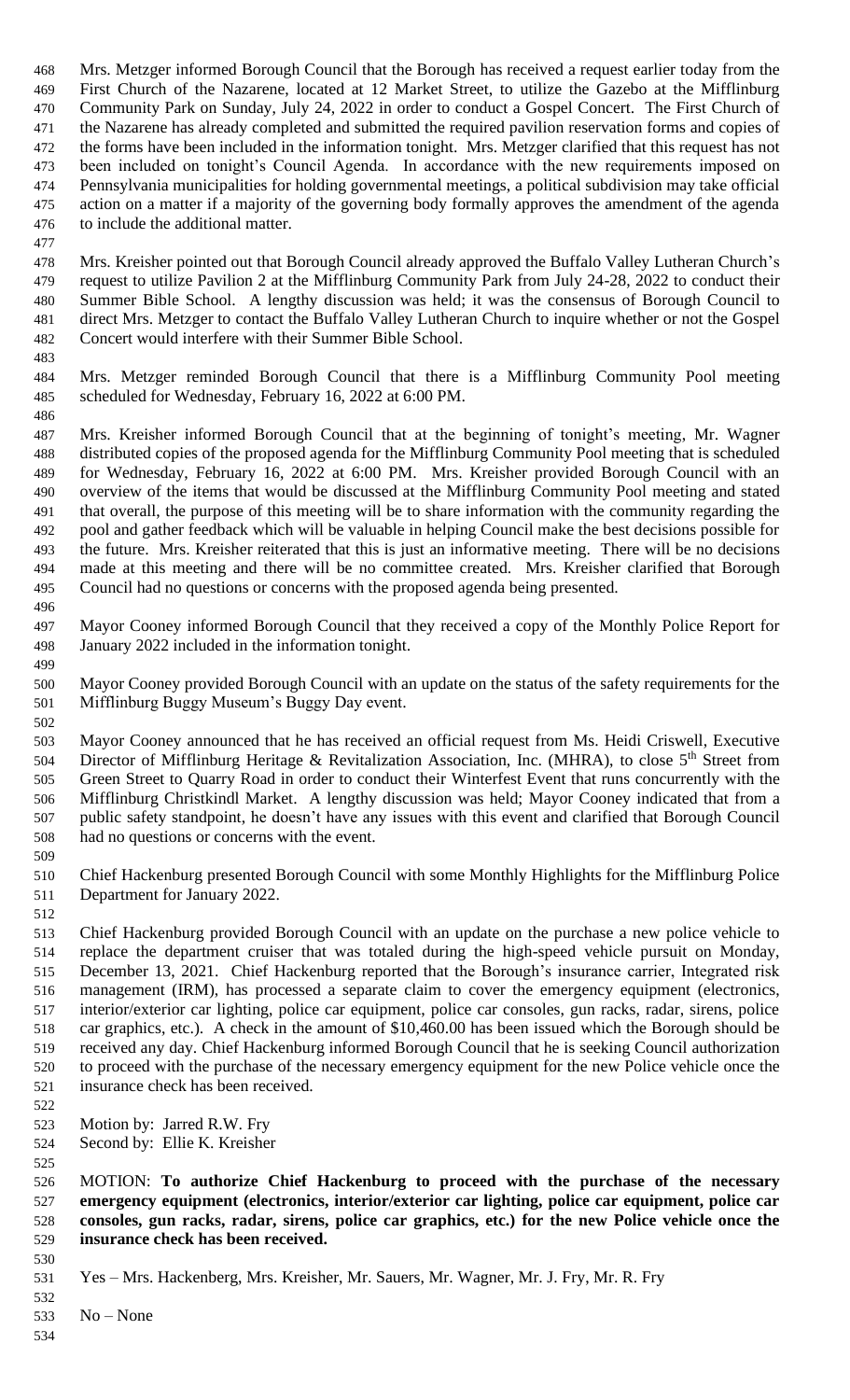Chief Hackenburg reminded Borough Council that they took action at the Tuesday, January 18, 2022 regular Borough Council meeting to adopt Resolution No. 2022-05; Amending the Civil Service Rules and Regulations of the Borough of Mifflinburg to amends Section 1-424; Sub-Section 3A "Special Qualification Required for Advanced Ranks other than Chief of Police" relating to qualification for Mifflinburg Police Officers. This resolution amended Section 1-424; Sub-Section 3A to change the wording for Special Qualification Required for Advanced Ranks other than Chief of Police from three (3) to five (5) years. Chief Hackenburg reported that he is seeking Borough Council authorization to proceed with the promotion process.

 Chief Hackenburg clarified that he would be contacting the Borough's Labor Attorney, Mr. Langdon T. Ramsburg with McNees Wallace & Nurick, to request clarification on how to proceed with the promotion process.

- 
- Motion by: Ellie K. Kreisher
- Second by: Matthew C. Wagner

# MOTION: **To authorize Chief Hackenburg to proceed with the promotion process for Mifflinburg Police Officers.**

- Approved via unanimous voice vote.
- 

Chief Hackenburg requested an executive session to discuss pending litigation.

 Chief Hackenburg informed Borough Council that included in the information tonight, they received a copy of a 2021 Trainings spreadsheet which listed all of the trainings that the Mifflinburg Police Officers attended in 2021.

- Mayor Cooney informed Borough Council that he participated in or will be participating in the following meetings or events:
- Spoke with Cub Scout Pack 3520 as a part of their Citizenship Badge on Monday, February 7, 2022.
- Gilly's Lilies, a new floral shop, will be opening-up at 370 Chestnut Street. A Ribbon Cutting Ceremony has not yet been scheduled.
- Pelican's SnoBalls, located at 104 N. 8<sup>th</sup> Street, is beginning to come together and construction of is moving along. It's anticipated that a Ribbon Cutting Ceremony will be scheduled before too long.
- Motion by: Matthew C. Wagner
- Second by: Ellie K. Kreisher
- MOTION: **To enter into executive session at 8:16 PM.**
- Approved via unanimous voice vote.

#### Motion by: Ellie K. Kreisher

- Second by: Matthew C. Wagner
- MOTION: **To reconvene the meeting at 8:46 PM.**
- Approved via unanimous voice vote.
- 
- 
- Motion by: Ellie K. Kreisher
- Second by: Bradley M. Sauers

# MOTION: **To authorize Mrs. Metzger to advertise for a Part-Time Seasonal Groundskeeper at the rate of \$14.00/hr.**

- Approved via unanimous voice vote
- 
-